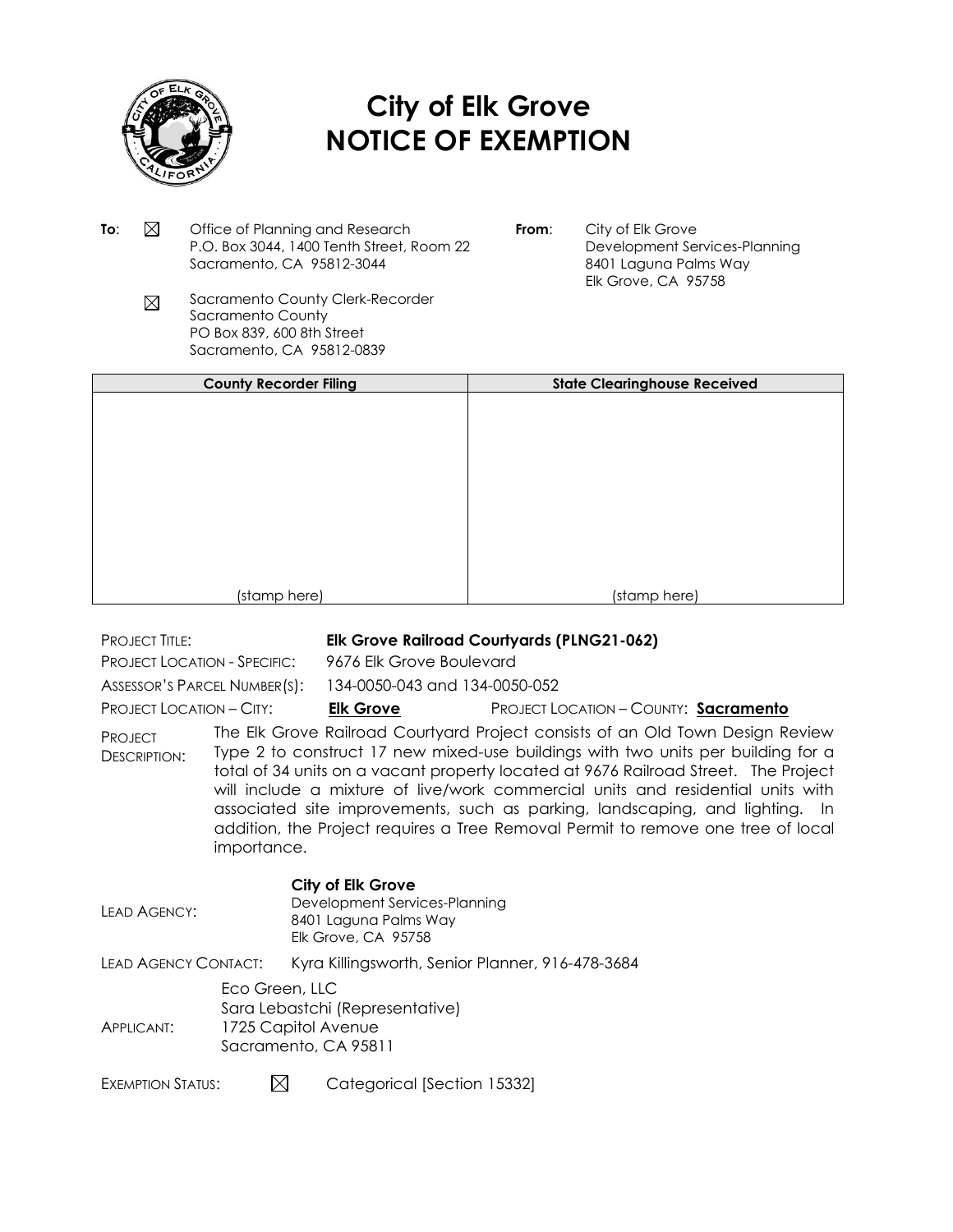#### **REASONS WHY THIS PROJECT IS EXEMPT OR DOES NOT REQUIRE FURTHER ENVIRONMENTAL DOCUMENTATION:**

CEQA requires analysis of agency approvals of discretionary "projects." A "project," under CEQA, is defined as "the whole of an action, which has a potential for resulting in either a direct physical change in the environment, or a reasonably foreseeable indirect physical change in the environment" (State CEQA Guidelines Section 15378). The proposed Project is a project under CEQA.

The Project is exempt from further environmental review pursuant to Section 15332 (In-Fill Development Projects) of the State CEQA Guidelines. Section 15332 applies to project which are: consistent with applicable General Plan and zoning regulations; within the City limits on a project site that is less than five (5) acres and substantially surrounded by urban uses; located on a site with no value as habitat for endangered rare or threatened species; that would not result in any significant effects relating to traffic, noise, air quality, or water quality; and the site can be served by all required utilities and public services. Ascent Environmental reviewed the Project and determined that the Project site is disturbed and is surrounded by existing development. Even with the land already disturbed with existing development on all sides, the Project shall comply with the City's standards (EGMC 16.44 (Land Grading and Erosion Control), EGMC Chapter 19.12 (Tree Preservation and Protection) associated with protecting the environment. In addition, a Condition of Approval #18 requests a pre-construction survey by a qualified biologist prior to the start of any additional land disturbance for the Project.

The Project involves an OTSPA Design Review to construct a mixed-use residential project on 1.65 undeveloped acres located between two existing historic buildings on Railroad Street. The proposed mixed-use development of live/work and residential units is consistent with commercial designation in Old Town. Even though the Project will have more than 10 new dwelling units, the location has been pre-screened as defined by the City's Transportation Analysis Guidelines For Vehicle Miles Traveled (VMT) adopted with the General Plan; therefore, the Project is found to be exempt from any VMT analysis. The citywide analysis identifies pe-screened areas that have been determined to result in 15 percent or below the average service population VMT established for that land use designation if built to the specifications of the land use plan. Additionally, the Project includes measures to comply with the Climate Action Plan (CAP). The Applicant submitted an acoustical memo dated January 12, 2022, that provides construction and operation details for the Project that would reduce the interior noise levels for the residential buildings that are adjacent to the existing railroad tracks and more broadly such that they will comply with the 45 dB General Plan interior noised level threshold.

The Applicant provided a Cultural Resources Analysis for the site (Peak & Associates, Inc.) which was peer reviewed by the City. It was concluded that the Cultural Resources Analysis was consistent with the General Plan's goals related to the protection of cultural and tribal resources. Additionally, the implementation of Conditions of Approval #15, 16, and 17 will address the potential for encountering undiscovered cultural resources and tribal cultural resources as it requires that if cultural resources or tribal cultural resources are discovered during grading or construction activities, work shall halt immediately within 50 feet of the discovery, the Planning Division shall be notified, and a professional archaeologist meeting the Secretary of the Interior's Professional Qualifications Standards in archaeology shall be retained to determine the significance of the discovery.

The proposed Project will adequately be served by existing utilities and public services. In addition, the Project will be in compliance with applicable state and local regulations, requirements, and policies, including but not limited to Sacramento Metropolitan Air Quality Management District, EGMC Chapter 16.44 (Land Grading and Erosion Control), and EGMC